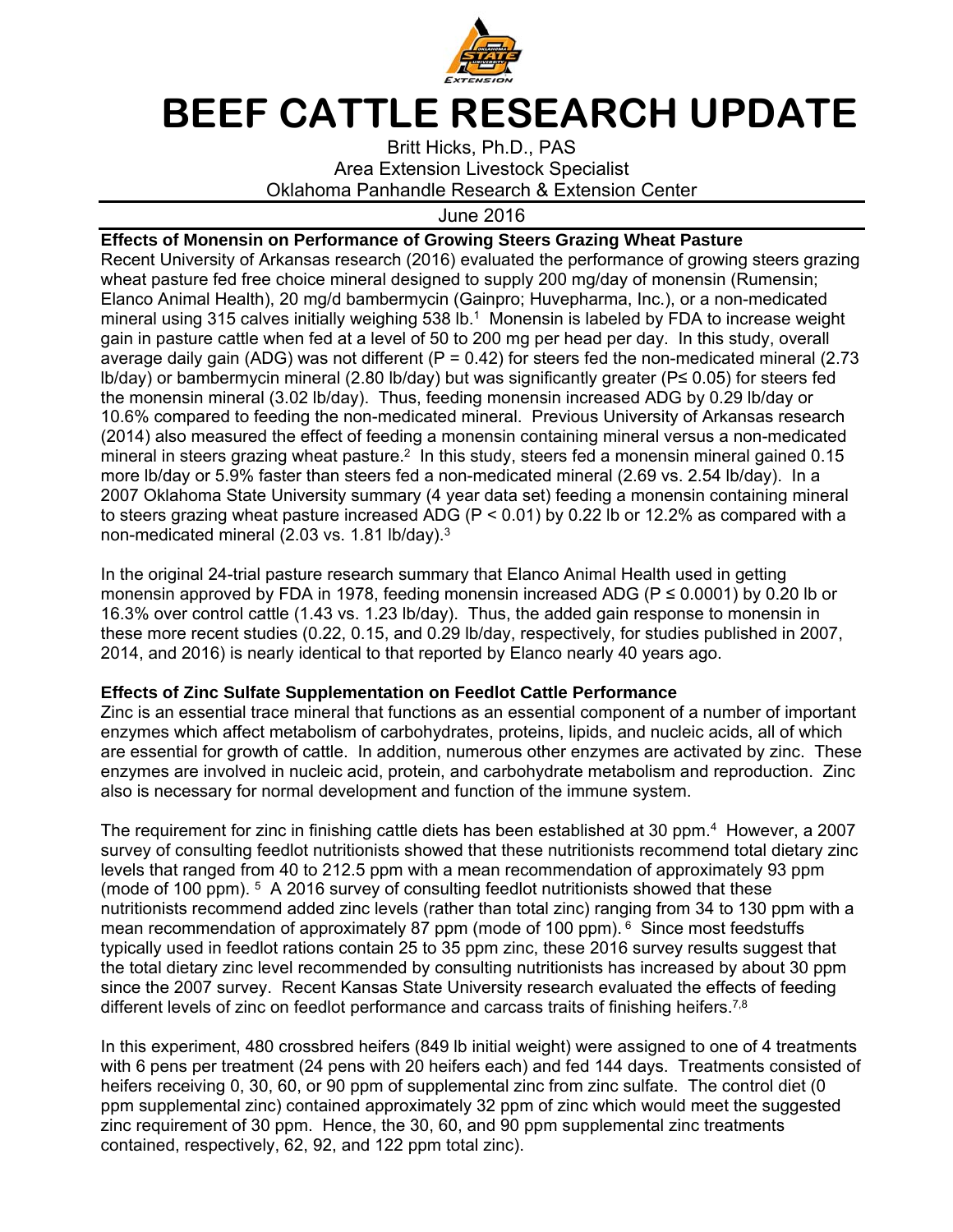The effects of zinc supplementation on heifer performance and carcass traits are shown in Table 1. Zinc supplementation tended to linearly decrease dry matter intake (DMI) as zinc concentration of the diet increased ( $P = 0.07$ ) resulting in a linear improvement in feed efficiency ( $P = 0.03$ ) with the greatest improvement occurring in cattle fed 60 ppm of supplemental zinc. Cattle receiving supplemental zinc were 3.8% more efficient ( $P = 0.03$ ) than cattle receiving no supplemental zinc (5.86 vs 6.09 lb feed/lb gain). These researchers noted that these results "suggest there is an upper limit for zinc supplementation to maximize feed efficiency and cattle respond favorably to zinc supplementation".

|                             | Supplemental zinc, ppm |                   |       |        |
|-----------------------------|------------------------|-------------------|-------|--------|
| Item                        | 0                      | 30                | 60    | 90     |
| # of heifers                | 117                    | 118               | 118   | 120    |
| <b>Feedlot Performance</b>  |                        |                   |       |        |
| Initial BW, Ib              | 850                    | 847               | 849   | 850    |
| Final BW, lb                | 1329                   | 1329              | 1345  | 1327   |
| DMI, $Ib1$                  | 22.60                  | 22.32             | 21.94 | 21.78  |
| ADG, lb                     | 3.71                   | 3.73              | 3.83  | 3.70   |
| Feed:Gain <sup>2</sup>      | 6.09 <sup>b</sup>      | 5.99 <sup>b</sup> | 5.71a | 5.89ab |
| <b>Carcass Traits</b>       |                        |                   |       |        |
| HCW, Ib                     | 837                    | 835               | 845   | 836    |
| Dressing %                  | 63.01                  | 62.86             | 62.81 | 62.99  |
| Rib-eye area, sq. in.       | 14.68                  | 14.53             | 14.50 | 14.56  |
| Fat thickness, in.          | 0.57                   | 0.55              | 0.58  | 0.55   |
| Marbling score <sup>4</sup> | 444                    | 434               | 454   | 440    |
| <b>USDA Yield Grade</b>     | 2.46                   | 2.43              | 2.56  | 2.34   |
| USDA Prime, % <sup>5</sup>  | 1.71                   | 2.54              | 5.09  | 0.00   |
| USDA Choice, %              | 64.91                  | 64.12             | 69.52 | 69.17  |
| USDA Select, %              | 24.78                  | 24.82             | 21.14 | 26.67  |
| Total carcass value, \$     | 1023                   | 1026              | 1048  | 1033   |

Table 1. Effect of zinc supplementation on feedlot performance and carcass traits.

a,bWithin a row, means without a common superscript differ ( $P \le 0.03$ ).

<sup>1</sup>Linear effect of zinc  $(P = 0.07)$ 

<sup>2</sup> Linear effect of zinc (P = 0.03) and 0 ppm supplemental zinc vs. average of treatments with supplemental zinc  $(P = 0.03)$ .

 $4$ Small = 400 to 499 and treatment effect (P = 0.08).

5Quadratic effect of zinc (P= 0.07).

Adapted from Van Bibber-Krueger, 2016 and Van Bibber-Krueger et al., 2016.

Final body weight (BW) and ADG were not affected by supplemental zinc supplementation. In reference to carcass traits, zinc supplementation did not affect hot carcass weight (HCW), dressing percentage, ribeye area, fat thickness, percentage of carcasses grading USDA Select or Choice, or yield grade. However, zinc supplementation tended to affect marbling score ( $P = 0.08$ ) with carcasses from cattle supplemented 60 ppm zinc tending to have the greatest marbling score. As a result, carcasses from cattle supplemented with 60 ppm zinc tended to have the greatest percentage of carcasses grading Prime (quadratic effect,  $P = 0.07$ ).

These researchers concluded that zinc supplementation improves feed efficiency in finishing heifers with the greatest improvement observed in cattle supplemented with 60 ppm zinc. However, carcass traits were minimally affected with the exception that supplemental zinc tended to affect marbling score and the percentage of carcasses grading Prime which might increase carcass value (greatest for cattle fed 60 ppm supplemental zinc).